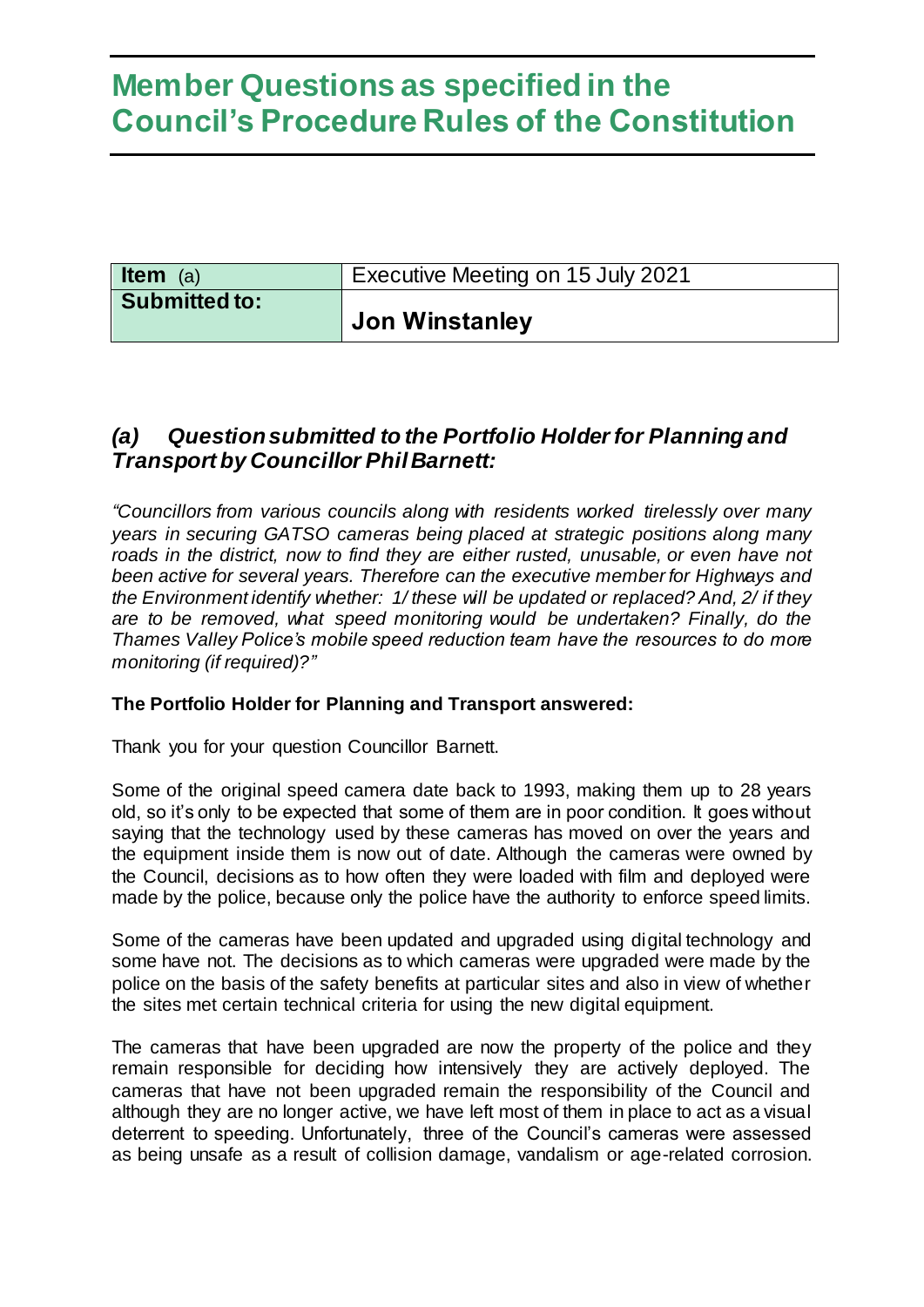These cameras were beyond economic repair and we had no choice but to remove them.

Prior to removal of these cameras, we carried out covert speed surveys. Similar surveys are in progress now to see whether driver behaviour has changed. At these sites, we will be installing new Speed Indicator Devices (SIDs) so that a visual deterrent to speeding remains in place. We will collect further speed data so we can evaluate how effective these are compared to the cameras that they replaced.

We have also agreed with Thames Valley Police that the sites where the speed cameras have been removed will be added to their list of mobile enforcement sites, so they will be periodically visited by the camera van. We can't dictate how often the sites will see active enforcement, as that is an operational decision for the police, but we do maintain a dialogue with them and tell them which sites we believe are higher priorities based on speed and accident data.

As for the remaining cameras, we would ultimately like to see them all upgraded and brought back into use but, as I've already mentioned, the decisions as to which sites are upgraded and in what order need to be made by the police.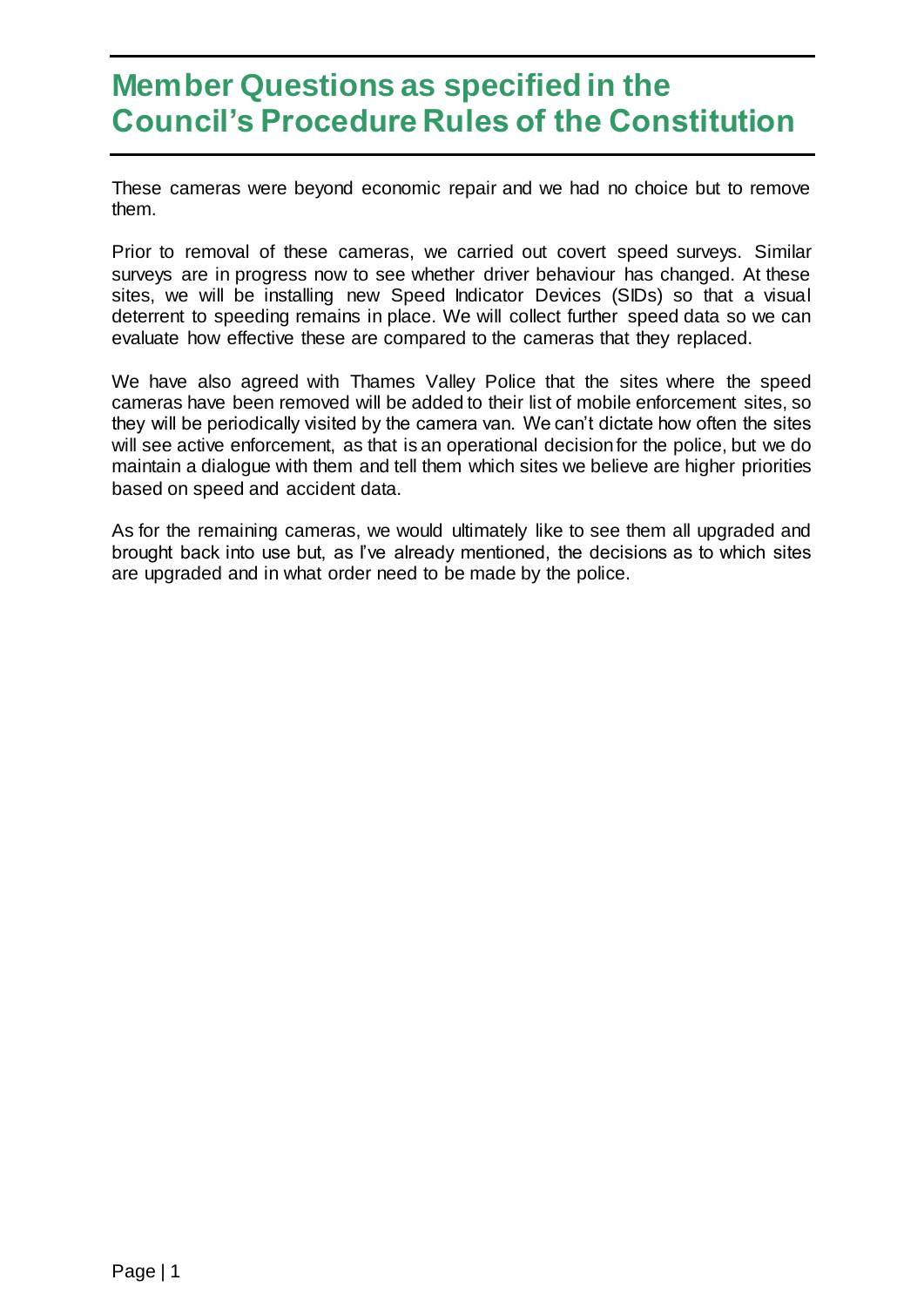| <b>Item</b> $(b)$    | Executive Meeting on 15 July 2021 |
|----------------------|-----------------------------------|
| <b>Submitted to:</b> | Pete Campbell                     |

### *(b) Question submitted to the Portfolio Holder for Children, Young People and Education by Councillor Martha Vickers:*

*"What is your response to the statement in the Children's Commissioner's fourth annual report on the state of Children's mental health services in England 2020/21 that Berkshire West was found to be one of the 10 CCGs nationwide with the largest increase in average waiting times for referrals to CAMHS from 2017/18 – 2019/20?"*

### **The Portfolio Holder for Children, Young People and Education answered:**

Thank you Councillor Vickers; you've asked a really apposite question and I am pleased to respond to that. I was going to give you a long, detailed and comprehensive reply to your question about what we are doing to ensure and to address the emotional wellbeing and mental health of our children and young people in these difficult times. It would have been the sort of question that I know Councillor Dillon is particularly keen to hear from me. Before I go on I just want to point out that it's the CCG that is responsible for the delivery of CAMHS. Our role is to ensure that our young people get the best that they can so we are very interested in the delivery of this service. Councillor Doherty mentioned earlier on that we attended a meeting recently with our head teachers that was intended to find out from them what they need in terms of recovery. I think the initial direction of that meeting was to find out from head teachers how the children can be supported in recovering the time that they've lost. I became very clear that our young children need more than that; a phrase that stuck with me, one of our head teachers said that "we've all heard about ling covid, but we're facing long recovery". What she was saying, in essence was, we really don't yet know what the scope of the problem is that we're dealing with. It was a really interesting meeting and thank you for inviting me Leader. As well as the Leader there were three head teachers and Laura Farris MP was there. She was particularly interested in our conversations. So it is becoming very clear that the challenges we're facing are not really the challenges that appear in the report that Councillor Vickers referred to. That report was based on data pre-covid and things have changed very much since that time and in unexpected ways. For example, some of our most disadvantaged children have done very well in lockdown, which was a surprise to me; that was because they were able to go to school and they had much closer attention while they were in school, certainly that was true of the second and third lockdown, not so much the first lockdown because there was so much uncertainty and anxiety. So our PPG children did better, I'm being careful of talking in broad brush terms, this is true of some of the children and then equally some our children who one would have expected to deal very well and thrive very well in lockdown, let's say some of the people who have advantages that our PPG children don't have, some of them did poorly and that's down to the fact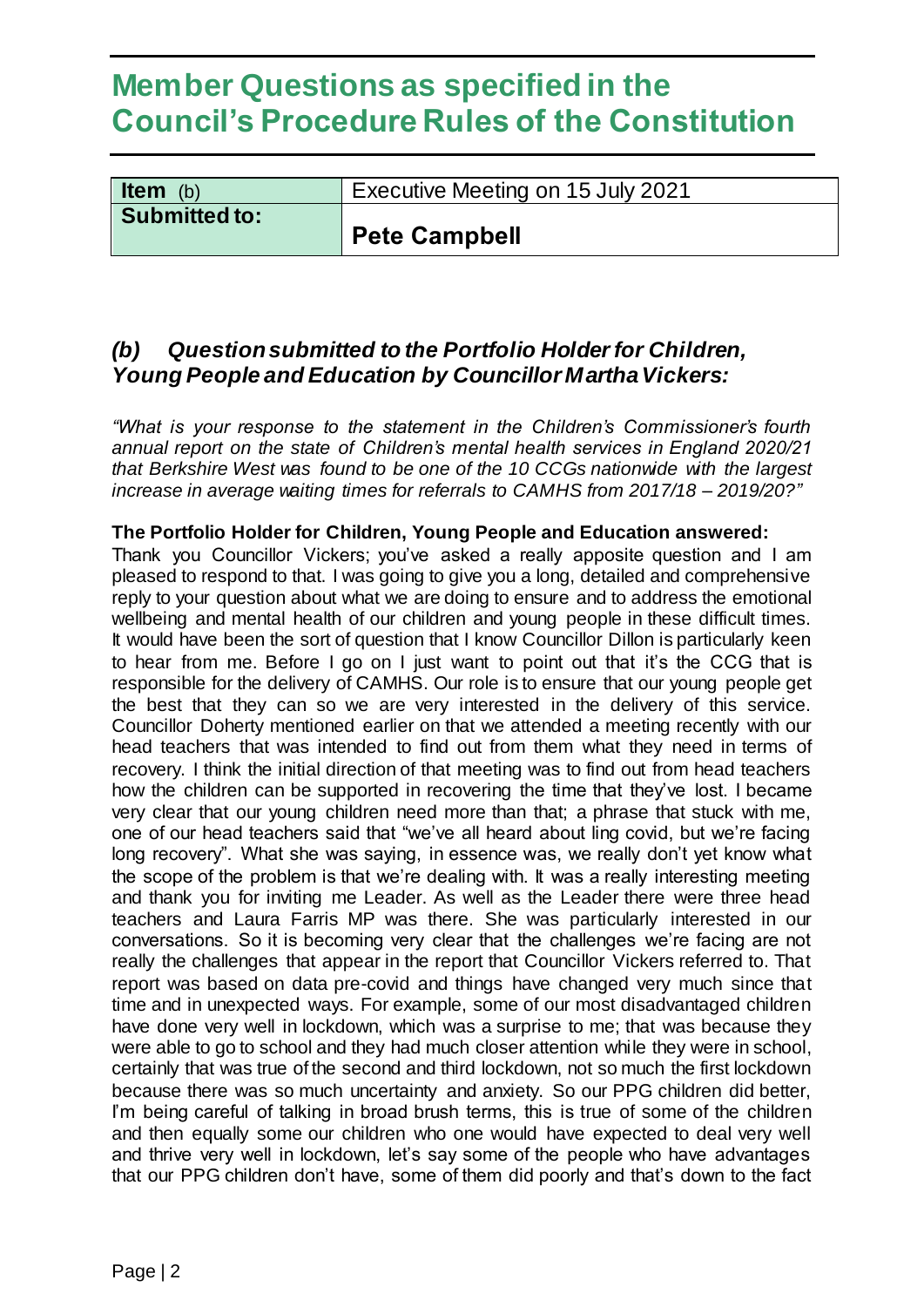that anxiety at home has built, people have either been furloughed or worse they've lost their jobs, and some of those people have not done as well. In overall terms of course, for everybody circumstances have changed really dramatically and I think that the effect of the pandemic on our children and young people is still emerging. What we need to do going forward is work closely with our partners, that is, our schools, the CCG, all the partners that are involved in supporting our children and young people. Listen to schools and young people and continue to build on what we already provide, which in the tier 1 and tier 2 services that we provide in West Berkshire. Tier 1 as an example is the excellent youth service which children can access without being referred, can access anonymously and the take-up for that has been excellent. Tier 2 services are the emotional health academy and the two mental health support teams that we now have; we had one and recently were granted funding for a second team. And last of all we need to work closely with our CCG and make sure that they improve the tier 3 services which include CAMHS. So if councillor Vickers is happy with that response then I will have sent to her the detailed one that I was going to read out so she can look at a different perspective. If Councillor Vickers has a supplementary question I will happily answer it.

**The Portfolio Holder asked:** *"Do you have a supplementary question arising directly out of the answer to your original question. A supplementary should be relevant to the original question and not introduce any new material?"*

### **Councillor Martha Vickers asked the following supplementary question:**

*"Acknowledging that this is really a CCG matter, would you acknowledge that when young people reach the stage that they are being referred to CAMHS that this is the most sever level of care and that it is crucial they are seen as soon as possible as we are talking about children at risk of suicide? And would you agree that this is probably an issue that needs consideration by our Health Scrutiny Committee? ".*

### **The Portfolio Holder for Children, Young People and Education answered:**

I'm not sure I hold an opinion on that. I will send to you, Councillor Vickers, what we're already doing in partnership with the CCG. I think any services that we offer benefit from scrutiny but I don't think that Health Scrutiny would necessarily add anything transformative at this stage.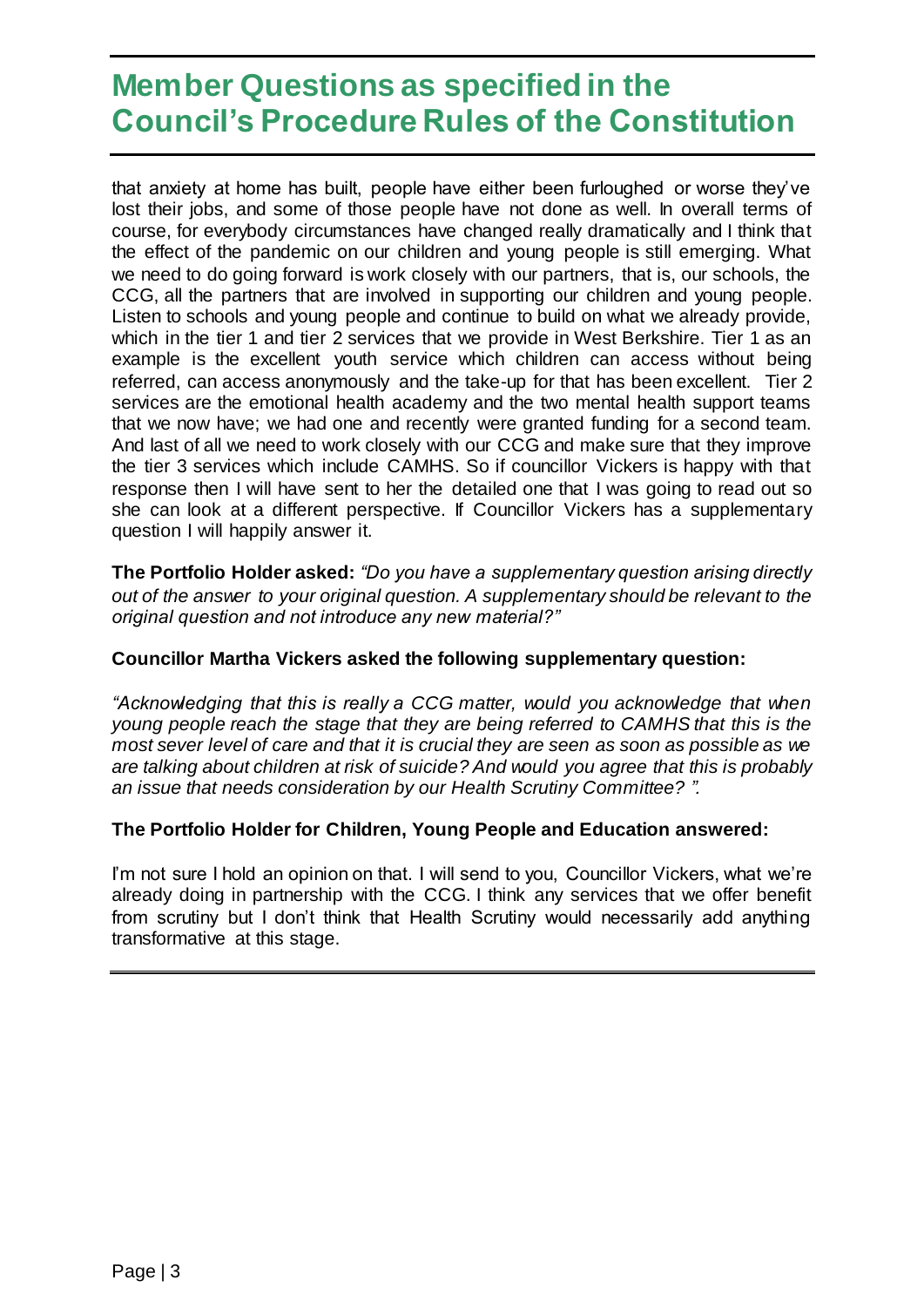| <b>Item</b> $(c)$    | Executive Meeting on 15 July 2021 |
|----------------------|-----------------------------------|
| <b>Submitted to:</b> | Sean Murphy                       |

### *(c) Question submitted to the Portfolio Holder for Housing, Strategic Partnerships and Transformation by Councillor Lee Dillon:*

*"What relaxation of noise pollution is being considered in light of Covid restrictions?"*

### **The Portfolio Holder Housing, Strategic Partnerships and Transformation answered:**

*"Thank you for this interesting question Councillor Dillon.I understand that it has arisen as a result of a query from a landlord who is trying to work out if they need to follow the requirements of their licence and therefore keep doors and windows closed to limit the potential for noise emanating from the premise or if they need to ensure that the premise is well ventilated to minimise the risk to customers and staff due to the Covid19 which we know to be transmissible through air borne particles.*

*The closure of windows and doors to reduce noise from a licensed premise is not a specific requirement in the Council's Licensing Policy. The policy recommends that "the Operating Schedule addresses detailed activities, depending on the nature of the event and the premises concerned" which includes "the prevention of disturbance to neighbouring residents by patrons arriving at, or leaving, licensed premises through noise or light pollution". The Policy also states that "when issuing a licence, stricter noise control conditions are likely to be imposed on premises in residential areas."*

*As Members will know 'prevention of public nuisance' and "public safety" are both licensing objectives laid down in the Licensing Act 2003.*

*It is not possible, nor would it be right to take a blanket approach to all premises as each will have its own individual circumstances to take into consideration. If there is a specific condition attached to a licence requiring windows and doors to be closed the landlord can submit an application to vary their licence should they feel the need to do so. The implications of a Covid pandemic are unlikely to have been factored in when these conditions were set. You will be aware that it is the responsibility of the landlord to ensure that their staff and patrons act in accordance with any conditions attached to a licence.*

*The Council appreciates that the conditions on some applications will contradict with the guidance issued in relation to ventilation of premises due to the Covid pandemic. Where possible a pragmatic approach will be adopted. It should however be noted*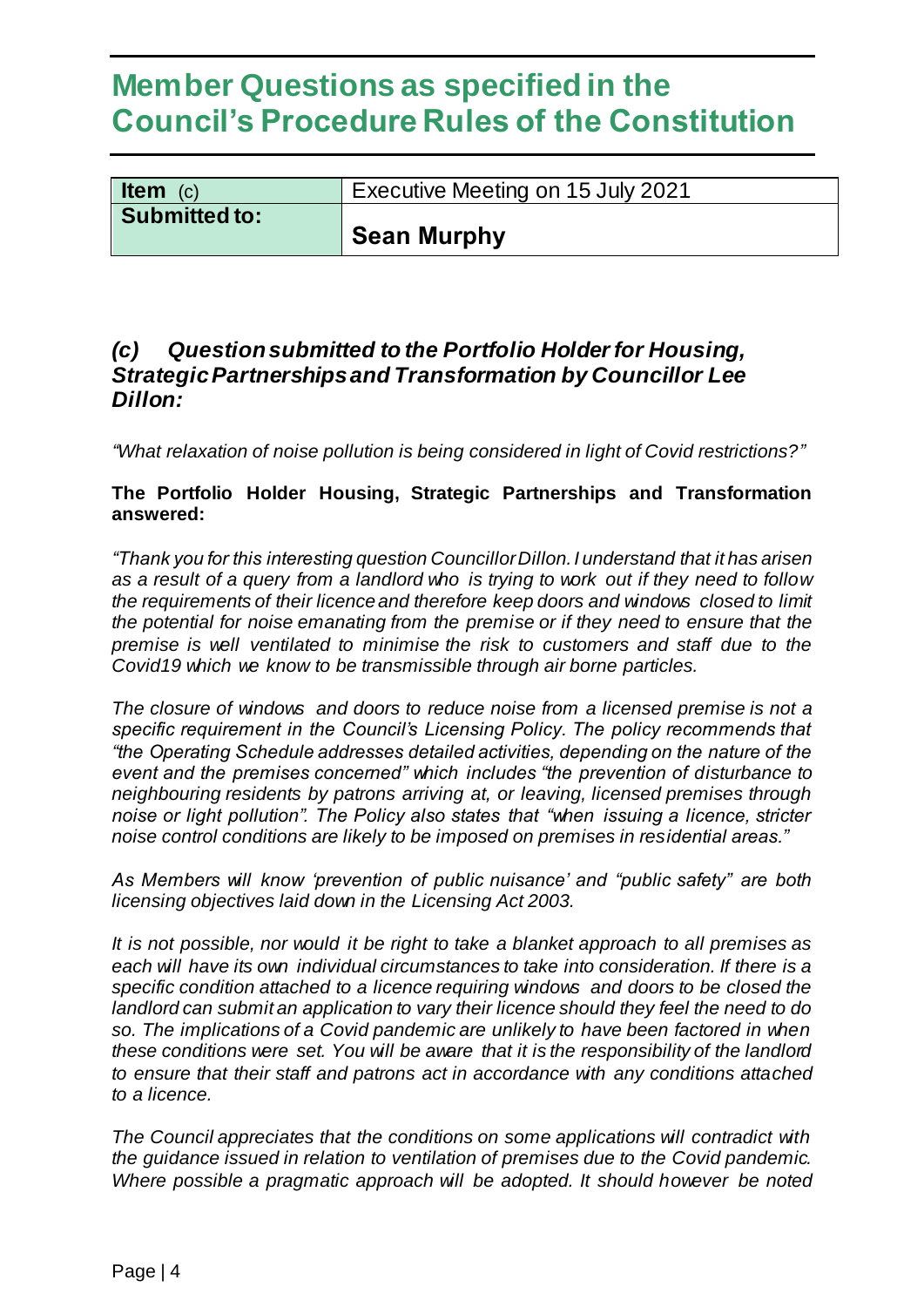*that residents living in close proximity to a premise will have become accustomed to quieter times and any noise may seem more pronounced to them. As we have done throughout the pandemic we will seek to strike the right balance between the various protective measures".* 

**The Portfolio Holder asked:** *"Do you have a supplementary question arising directly out of the answer to your original question. A supplementary should be relevant to the original question and not introduce any new material?"*

#### **Councillor Lee Dillon asked the following supplementary question:**

*"Is there an expedited process for you to be able to review and relaxation which a licensee may wish to undertake?".*

#### **The Portfolio Holder for Housing, Strategic Partnerships and Transformation answered:**

I don't know the answer to that so I will find out the answer and get trading standards to drop you a written email in response to that. But I can only praise our Trading Standards Public Protection Service for the pragmatic and sympathetic approach that they have taken to all businesses throughout this pandemic. They are to be congratulated on that, thank you.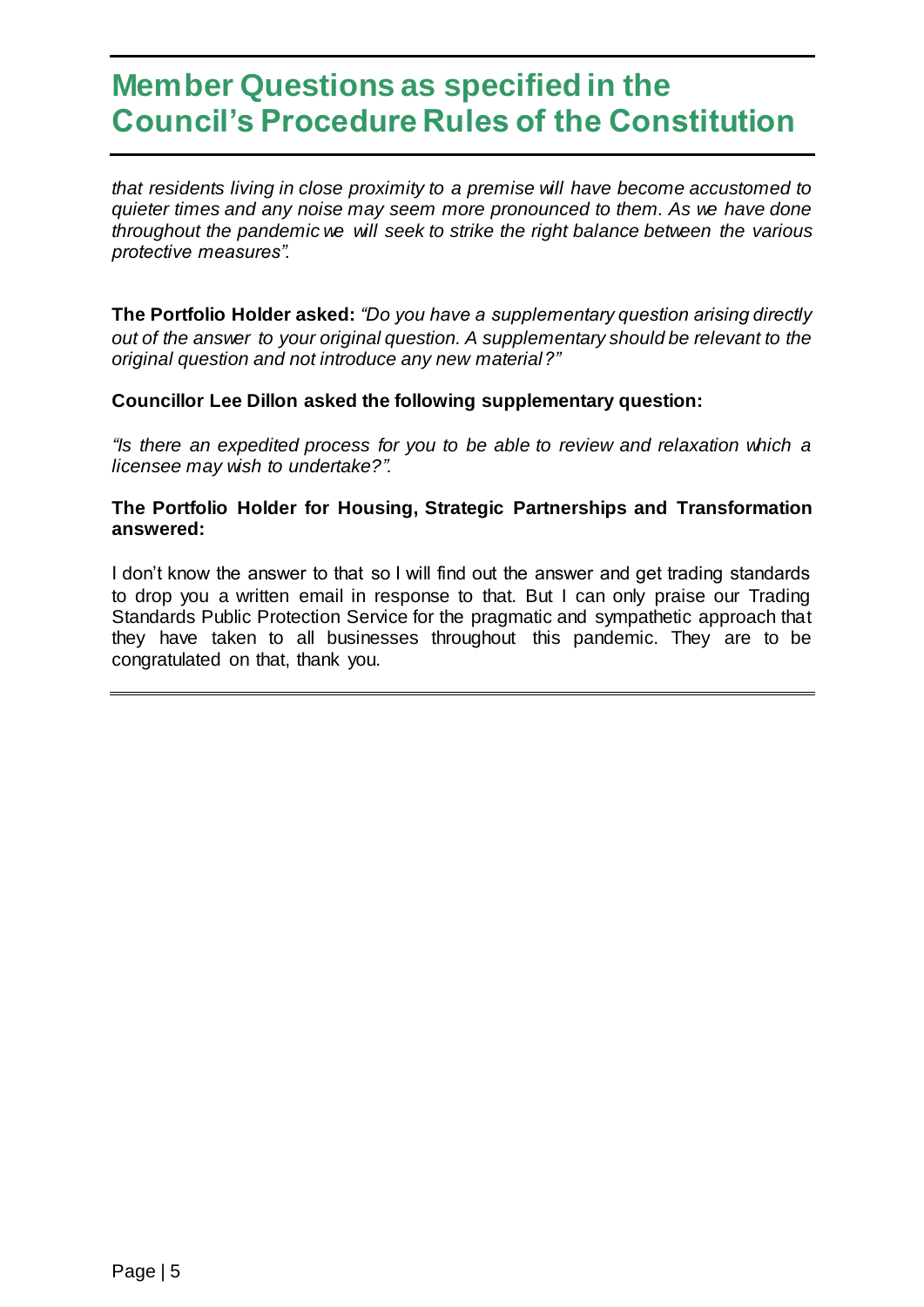| <b>Item</b> (d)      | Executive Meeting on 15 July 2021 |
|----------------------|-----------------------------------|
| <b>Submitted to:</b> | <b>Andy Walker, Ann McManners</b> |

### *(d) Question submitted to the Portfolio Holder for Finance and Economic Development by Councillor Steve Masters:*

*"How many residential properties do West berkshire Council own at present?"*

#### **The Portfolio Holder for Finance and Economic Development answered:**

West Berkshire Council owns 75 residential properties at the present time.